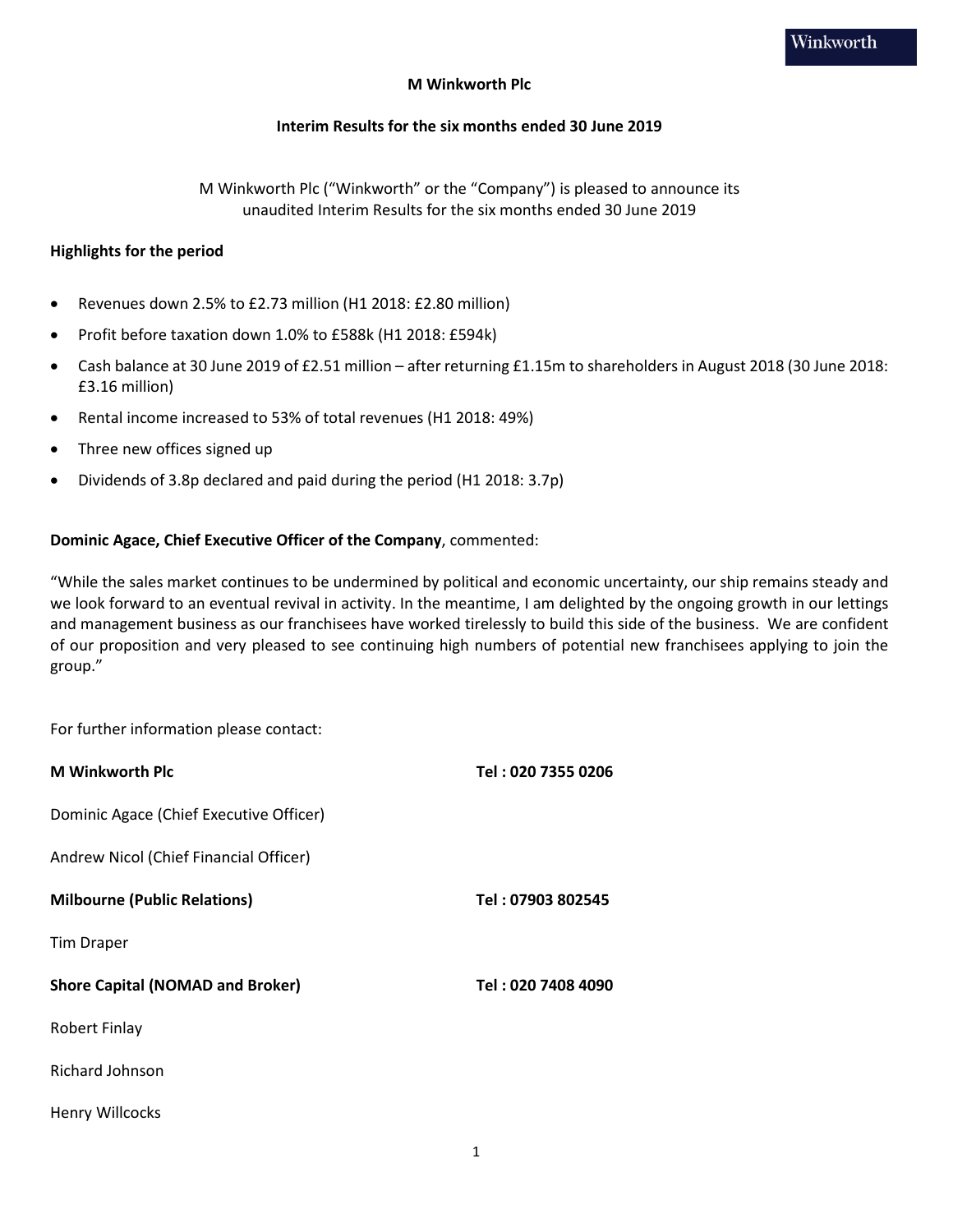## **Chairman's Statement**

I am pleased to say that our business held up well in the first half of 2019, during which the team continued to grow the rentals and management side of the business. Sales volumes are historically low and the rentals business, while attractive as a counterbalance, is not, however, as profitable as sales. Our policy, therefore, is not to invest heavily in buying rental businesses but to prepare for an upturn in sales volumes which should increase our profitability in the future.

Among Winkworth's key strengths are its franchisees' individual skills, which are paramount to concluding transactions, be these sales, purchases or rentals. Within sales in particular, we believe that these personal skills will enable us to maximise any increase in volumes.

Despite the uncertain times, we are confident that we will be able to continue to distribute dividends at the current level and hopeful that even a modest upturn in the marketplace will lead to positive news on that front. We are satisfied that with our substantial cash reserves, no debt or significant financial obligations, our company will continue to perform well.

Meanwhile, we welcome the regulation and registration of estate agency staff. We believe this will certainly be of benefit to Winkworth.

**Simon Agace** Non-Executive Chairman 11 September 2019

**CEO's Statement**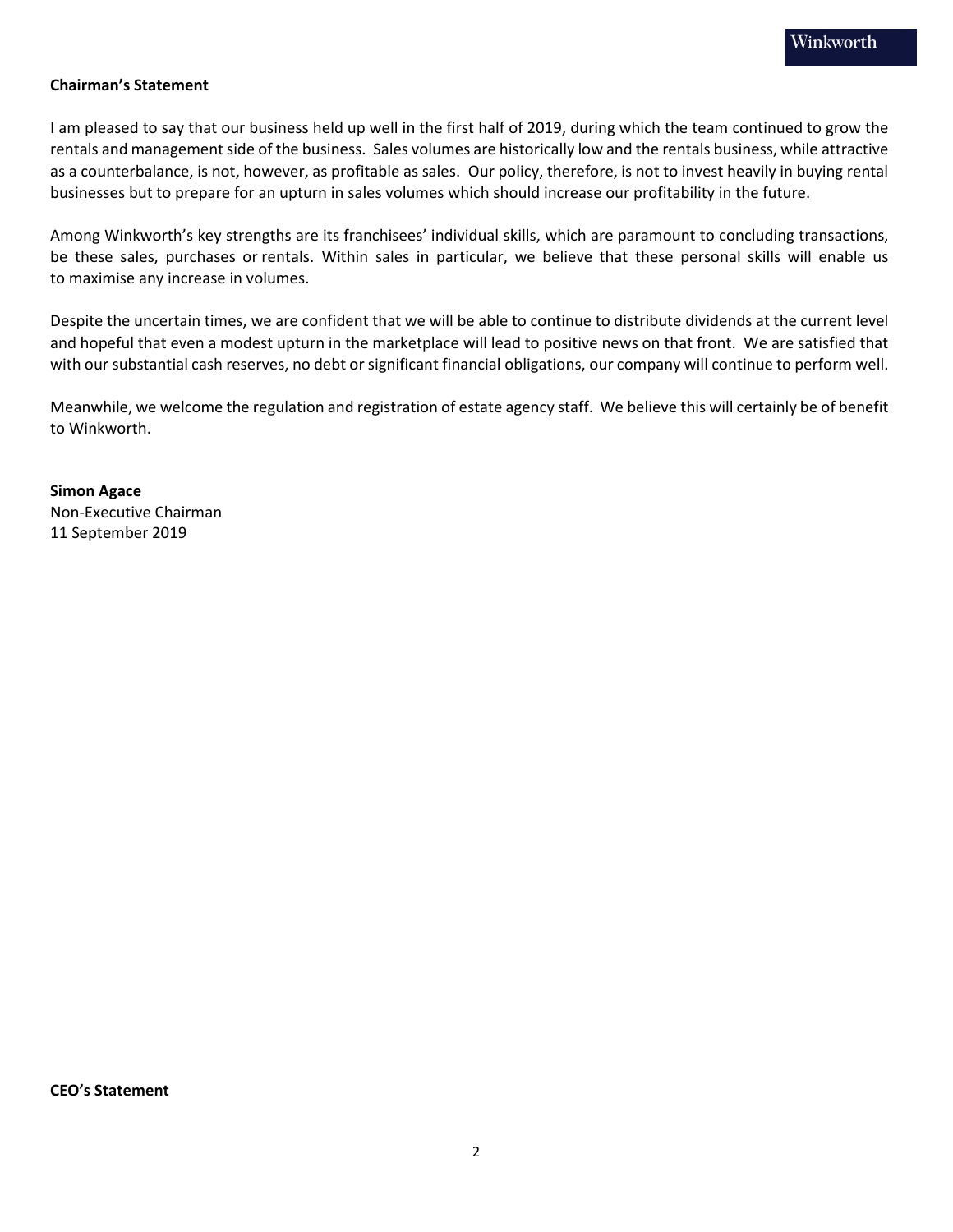Following a weak market towards the latter part of 2018 and a slow start to the current year as buyers awaited the delivery of the March Brexit deadline, we enjoyed a pick-up in sales activity following its postponement. This highlights that the will remains, particularly in the family house market, for people to get on with their lives in an environment where lower property prices have offset some of the stamp duty burden and both mortgage rates and employment remain positive for buyers. This has been reflected in our sales applicants being 9% ahead of 2018 in the year-to-date.

Prices in the first half were broadly flat, supported by the low levels of property coming onto the market and the price falls of previous years. The shortage of sellers coming to the market in London, however, impacted on transactions, and as a result our London sales income fell by 15%. This was to an extent counter-balanced by a 15% rise in revenues in the country markets which, typically, have a greater domestic focus and where reduced prices encouraged activity. Commission rates of offices were on average little changed.

The rentals and management side of our business has continued to perform strongly following initiatives taken over the last five years to grow this activity, and in the year-to-date we have experienced an increase of 32% in lettings applicants registering versus the same period in 2018. The recent tax changes in the buy-to-let sector have contributed to a significant reduction in the number of new landlords entering the sector and, therefore, we believe that our growth ahead of that of our peers has been driven by market share gains.

In H1 2019, gross revenues of the franchised office network of £21.4m were 1% ahead on H1 2018 (£21.3m). Sales income fell by 8% to £10.0m (H1 2018: £10.9m) but lettings and management rose by 10% to £11.4m (H1 2018: £10.3m), equating to a 53% lettings and management / 47% sales income split across the business at the half year, resulting in rentals outweighing sales for the first time. As well as a strong performance in the lettings and management business, it is worth noting that we saw good growth in the country markets, with rentals income up by 16% and sales income up 15%. Central London, where revenues are most sensitive to political uncertainty, was the most affected by Brexit turmoil, with income down by 10% on H1 2018. Since May, this market has picked up and sentiment improved.

Winkworth's revenues declined by 2.5% to £2.73m (H1 2018: £2.80m) and profit before taxation decreased by 1.0% to £588k (H1 2018: £594k). The Group's cash balance as at 30 June 2019 was £2.51m (30 June 2018: £3.16m prior to the return of £1.15m to shareholders in August 2018) and dividends of 3.8p were declared for the first half of the year (2018: 3.7p).

We have signed three new franchises so far this year, and have opened two, in Leigh on Sea and Southwold. We have a further two offices likely to open in H2 of this year. We continue to experience strong interest in new franchises, with applicants slightly down at 121 in H1 2019 versus 134 in H1 2018 but still significantly up on H1 2016 (49) and H1 2017 (57). A reflection of the interest in our proposition is the increase of over 50% that we have seen in web traffic to our franchising site, which we hope will feed through to increased applications in a more certain environment.

## **Outlook**

While there are a number of macro factors that can still affect market conditions in the coming months, we will continue to invest in our business and pay dividends while positioning ourselves to take advantage of any upturn once Brexit uncertainty clears.

Since the tenant fee ban came into force in June this year, early indications are that as our offices' charges have been lower than our peers', and given the relatively small revenue that we derive from this source in the context of our total lettings and management revenues, we will see a limited impact and anticipate that our lettings revenues will continue to grow year-on-year. We do, however, envisage that with more landlords having to bear these costs, combined with the ongoing impact of changes to tax relief and increased stamp duty, there will be further contraction in the buy-to-let sector. Landlords will de-leverage in order to offset these factors and boost yields, which with increased applicants and less available stock is likely to lead to rising rents over the course of the year.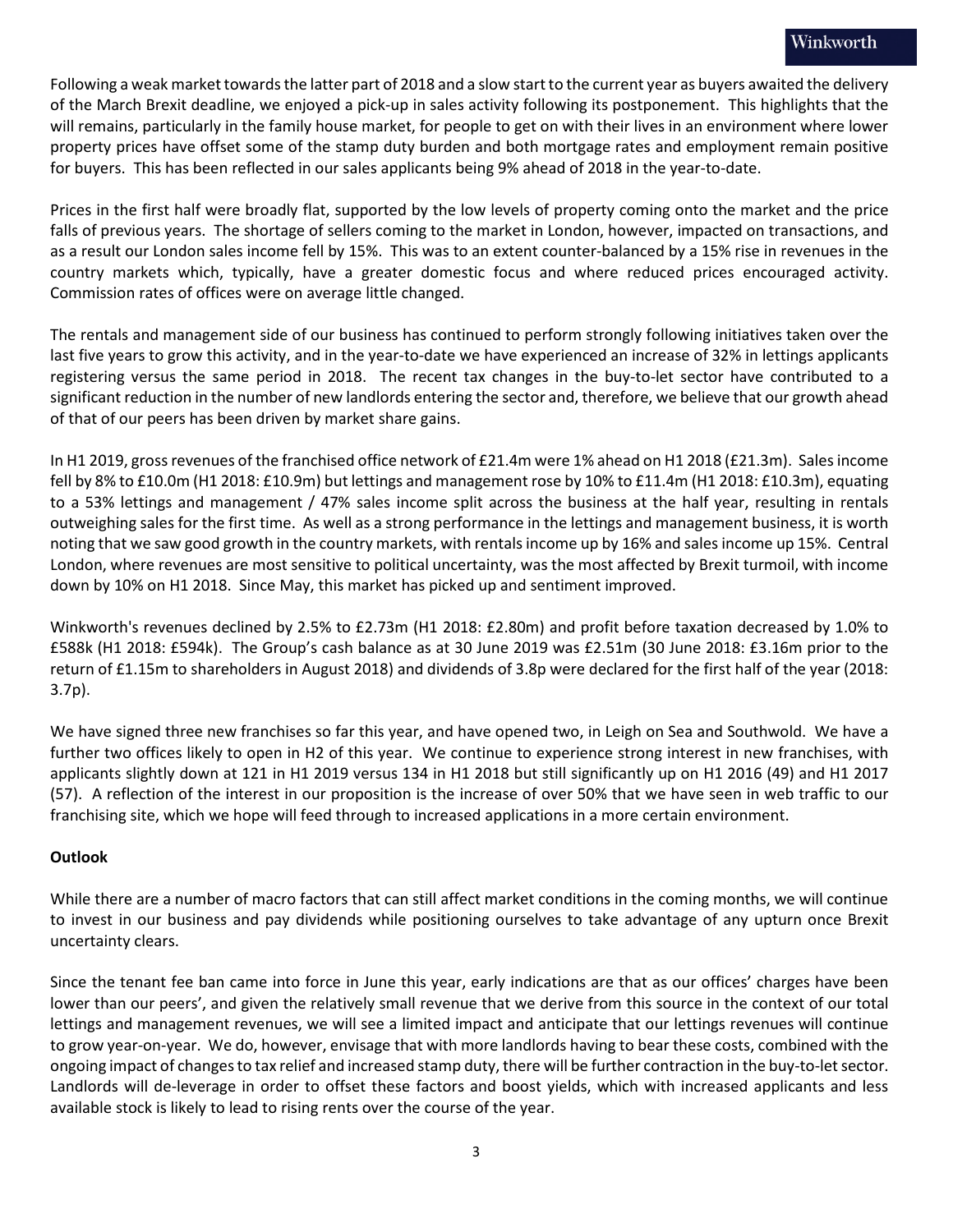In the sales market we see prices underpinned by low interest rates and high employment and anticipate that these will stabilise at their new level. While uncertainty remains, we expect to see an uptick in activity as buyers seize the opportunity to take their next step on the property ladder.

From an operational point of view, we look to continue to both evolve our digital offering through new services and to bring a new generation of talent on board. We see an opportunity to attract franchisee managers into the business as constrained earnings at some competitors enhance the attraction of equity ownership.

Where we have done this to date, we have seen significant uplifts in the performance of offices and we are taking full advantage of the earnings opportunities in some of the key areas we cover, while also enhancing our brand. We look forward to welcoming more new managers on board over the coming months and to supporting some of the best talent in the industry through company loans or, in very selective cases, equity participation.

We continue to see significant levels of franchisee applicants and the quality of these is improving. It was interesting to note there was a significant uptick in applicants in the period post the delay to Brexit in March and we anticipate seeing an acceleration in conversions to new franchises once the broader economic and political outlook becomes clearer.

**Dominic Agace** Chief Executive Officer 11 September 2019

### **About Winkworth**

Established in Mayfair in 1835, Winkworth is a leading franchisor of residential real estate agencies with a pre-eminent position in the mid to upper segments of the sales and lettings markets. The franchise model allows entrepreneurial real estate professionals to provide the highest standards of service under the banner of a well-respected brand name and to benefit from the support and promotion that Winkworth offers.

Winkworth is admitted to trading on the AIM Market of the London Stock Exchange.

For further information please visit: [www.winkworthplc.com](http://www.winkworthplc.com/)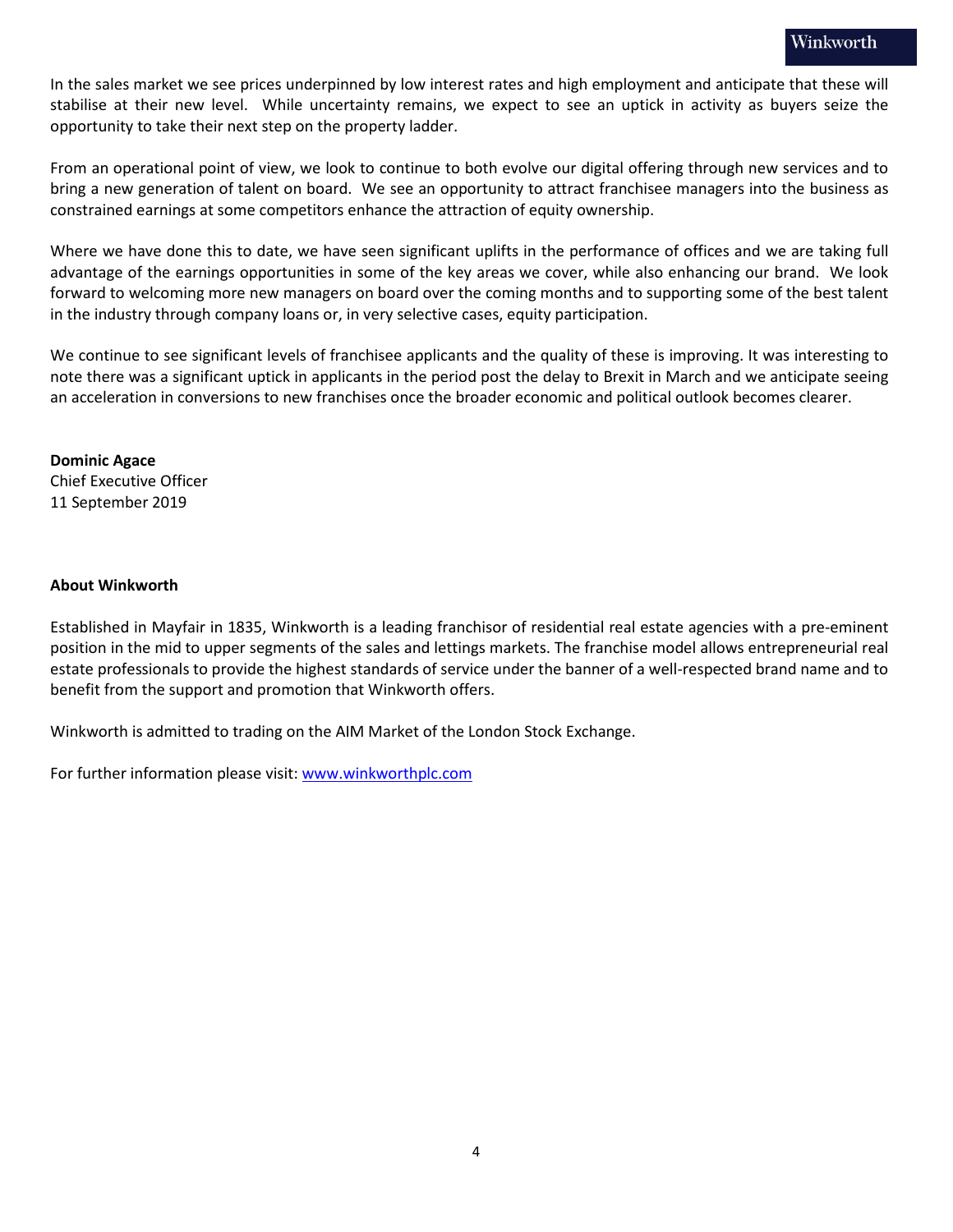## **CONSOLIDATED STATEMENT OF COMPREHENSIVE INCOME for the period 1 January 2019 to 30 June 2019**

|                                   |   | (Unaudited) | (Unaudited)           |                       |
|-----------------------------------|---|-------------|-----------------------|-----------------------|
|                                   |   | Period      | Period                |                       |
|                                   |   | 1.1.19      | 1.1.18                | (Audited)             |
|                                   |   | To          | To                    | Year ended            |
|                                   |   | 30.6.19     | 30.6.18               | 31.12.18              |
|                                   |   | £000's      | as restated<br>£000's | as restated<br>£000's |
| <b>CONTINUING OPERATIONS</b>      |   |             |                       |                       |
| Revenue                           |   | 2,727       | 2,798                 | 5,979                 |
| Cost of sales                     |   | (668)       | (811)                 | (1, 547)              |
| <b>GROSS PROFIT</b>               |   | 2,059       | 1,987                 | 4,432                 |
| Administrative expenses           |   | (1, 483)    | (1, 412)              | (3,015)               |
| <b>OPERATING PROFIT</b>           |   | 576         | 575                   | 1,417                 |
| Finance costs                     |   | (20)        | (26)                  | (50)                  |
| Finance income                    |   | 32          | 45                    | 83                    |
| PROFIT BEFORE TAXATION            |   | 588         | 594                   | 1,450                 |
| Taxation                          |   | (114)       | (117)                 | (288)                 |
| PROFIT FOR THE PERIOD             |   | 474         | 477                   | 1,162                 |
| <b>OTHER COMPREHENSIVE INCOME</b> |   |             |                       |                       |
| TOTAL COMPREHENSIVE INCOME FOR    |   |             |                       |                       |
| <b>THE PERIOD</b>                 |   | 474         | 477                   | 1,162                 |
| Prior year adjustment             |   | (19)        | (19)                  | (19)                  |
| TOTAL COMPREHENSIVE INCOME SINCE  |   |             |                       |                       |
| <b>LAST ANNUAL REPORT</b>         |   | 455         | 458                   | 1,143                 |
| Earnings per share expressed      |   |             |                       |                       |
| in pence per share:               | 3 |             |                       |                       |
| <b>Basic</b>                      |   | 3.72        | 3.75                  | 9.13                  |
| Diluted                           |   | 3.72        | 3.75                  | 9.13                  |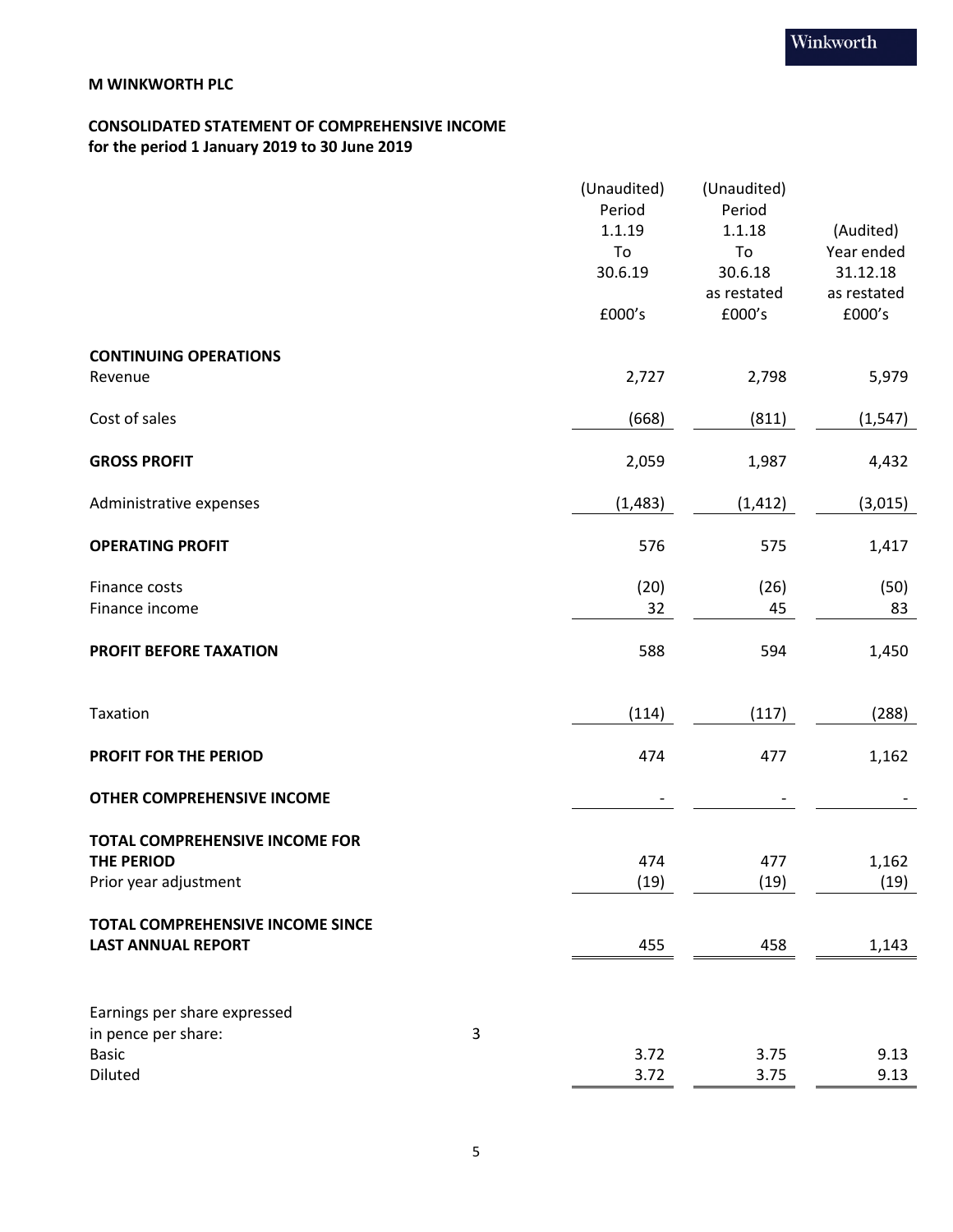## **CONSOLIDATED STATEMENT OF FINANCIAL POSITION 30 June 2019**

|                                     |       | (Unaudited)<br>30.06.2019 | (Unaudited)<br>30.06.2018 | (Audited)<br>31.12.2018 |
|-------------------------------------|-------|---------------------------|---------------------------|-------------------------|
|                                     |       |                           | as restated               | as restated             |
|                                     | Notes | £000's                    | £000's                    | £000's                  |
| <b>ASSETS</b>                       |       |                           |                           |                         |
| <b>NON-CURRENT ASSETS</b>           |       |                           |                           |                         |
| Intangible assets                   | 4     | 638                       | 696                       | 674                     |
| Property, plant and equipment       |       | 797                       | 1,018                     | 940                     |
| Investments                         |       | 57                        | 7                         | 53                      |
| Trade and other receivables         |       | 655                       | 887                       | 725                     |
|                                     |       | 2,147                     | 2,608                     | 2,392                   |
| <b>CURRENT ASSETS</b>               |       |                           |                           |                         |
| Trade and other receivables         |       | 1,641                     | 1,673                     | 1,026                   |
| Tax receivable                      |       |                           |                           |                         |
| Cash and cash equivalents           |       | 2,513                     | 3,156                     | 2,935                   |
|                                     |       | 4,154                     | 4,829                     | 3,961                   |
| <b>TOTAL ASSETS</b>                 |       | 6,301                     | 7,437                     | 6,353                   |
| <b>EQUITY</b>                       |       |                           |                           |                         |
| <b>SHAREHOLDERS' EQUITY</b>         |       |                           |                           |                         |
| Share capital                       |       | 64                        | 64                        | 64                      |
| Share premium                       |       |                           | 1,793                     |                         |
| Share option reserve                |       | 51                        | 51                        | 51                      |
| Retained earnings                   |       | 4,519                     | 3,729                     | 4,529                   |
| <b>TOTAL EQUITY</b>                 |       | 4,634                     | 5,637                     | 4,644                   |
| <b>LIABILITIES</b>                  |       |                           |                           |                         |
| <b>NON-CURRENT LIABILITIES</b>      |       |                           |                           |                         |
| Deferred tax                        |       | 14                        | 8                         | 17                      |
| <b>CURRENT LIABILITIES</b>          |       |                           |                           |                         |
| Trade and other payables            |       | 810                       | 644                       | 724                     |
| <b>Contract liabilities</b>         |       | 716                       | 958                       | 839                     |
| Tax payable                         |       | 127                       | 190                       | 129                     |
|                                     |       | 1,653                     | 1,792                     | 1,692                   |
| <b>TOTAL LIABILITIES</b>            |       | 1,667                     | 1,800                     | 1,709                   |
| <b>TOTAL EQUITY AND LIABILITIES</b> |       | 6,301                     | 7,437                     | 6,353                   |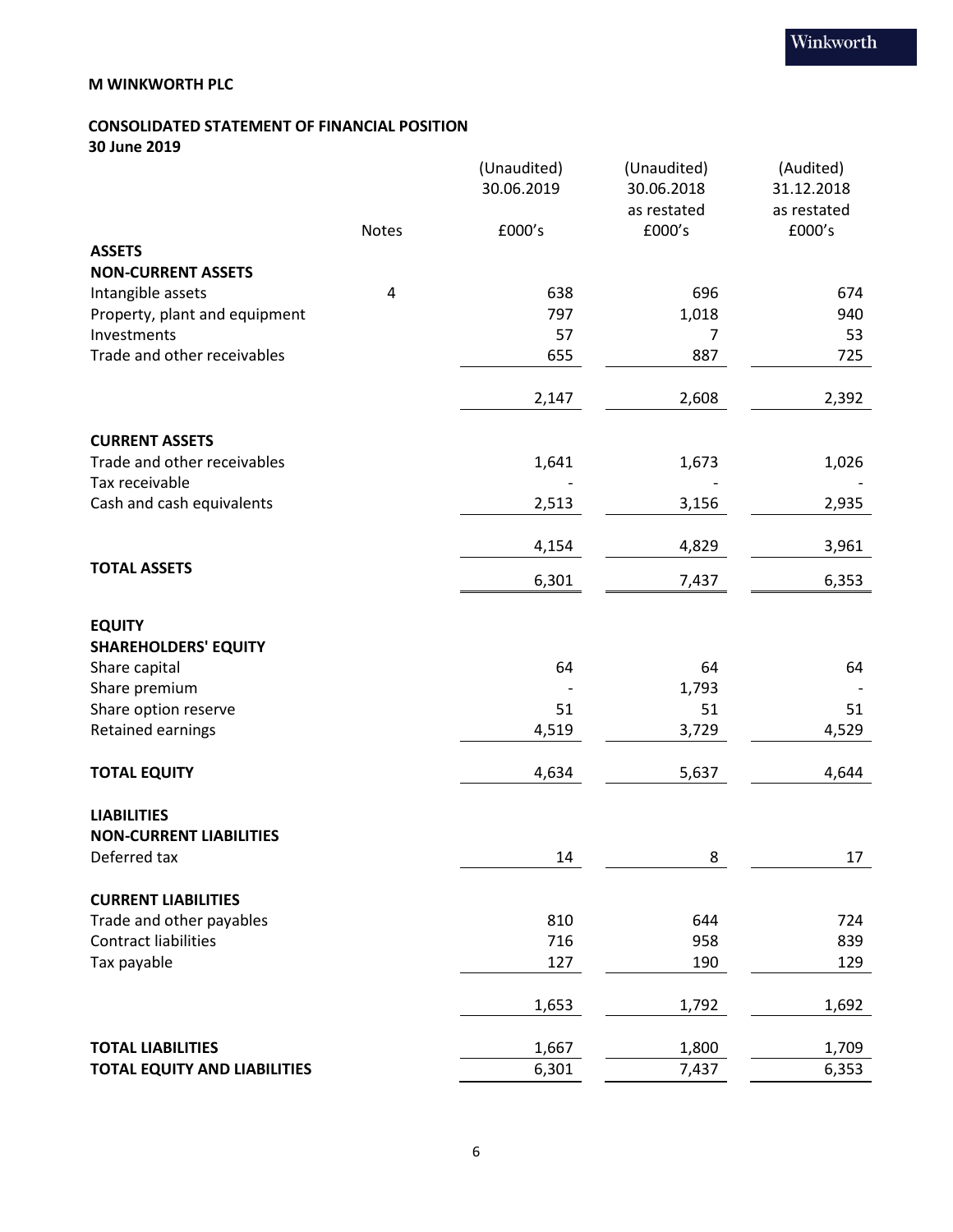# **CONSOLIDATED STATEMENT OF CHANGES IN EQUITY for the period 1 January 2019 to 30 June 2019**

|                                     | <b>Share</b><br>capital | <b>Retained</b><br>earnings | <b>Share option</b><br>reserve | <b>Share</b><br>premium | Shareholders'<br>equity |
|-------------------------------------|-------------------------|-----------------------------|--------------------------------|-------------------------|-------------------------|
|                                     | £000's                  | £000's                      | £000's                         | £000's                  | £000's                  |
| <b>Balance at 1 January 2018</b>    | 64                      | 3,742                       | 51                             | 1,793                   | 5,650                   |
| Prior year adjustment               |                         | (19)                        |                                |                         | (19)                    |
| As restated                         | 64                      | 3,723                       | 51                             | 1,793                   | 5,631                   |
| Total comprehensive income          |                         | 477                         |                                |                         | 477                     |
| Dividends paid                      |                         | (471)                       |                                |                         | (471)                   |
| Balance at 30 June 2018             | 64                      | 3,729                       | 51                             | 1,793                   | 5,637                   |
| Capital reduction                   |                         |                             |                                | (1, 146)                | (1, 146)                |
| Capital reduction expenses          |                         | (61)                        |                                |                         | (61)                    |
| Transfer of excess share<br>premium |                         | 647                         |                                | (647)                   |                         |
| Total comprehensive income          |                         | 685                         |                                |                         | 685                     |
| Dividends paid                      |                         | (471)                       |                                |                         | (471)                   |
| <b>Balance at 31 December 2018</b>  | 64                      | 4,529                       | 51                             |                         | 4,644                   |
| Total comprehensive income          |                         | 474                         |                                |                         | 474                     |
| Dividends paid                      |                         | (484)                       |                                |                         | (484)                   |
| Balance at 30 June 2019             | 64                      | 4,519                       | 51                             |                         | 4,634                   |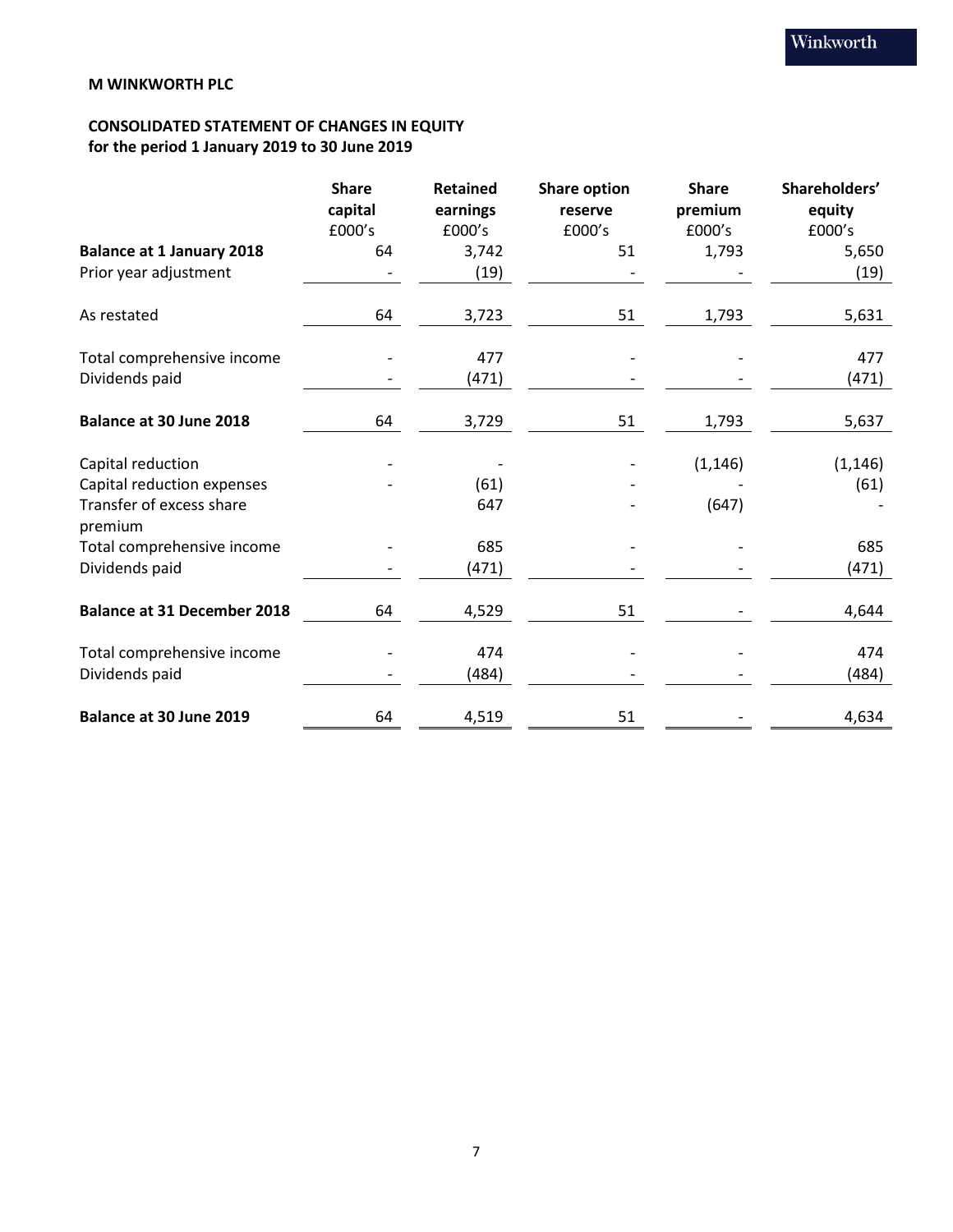## **CONSOLIDATED STATEMENT OF CASH FLOWS for the period 1 January 2019 to 30 June 2019**

|                                                     |              | (Unaudited) | (Unaudited) |             |
|-----------------------------------------------------|--------------|-------------|-------------|-------------|
|                                                     |              | Period      | Period      |             |
|                                                     |              | 1.1.19      | 1.1.18      | (Audited)   |
|                                                     |              | To          | To          | Year ended  |
|                                                     |              | 30.6.19     | 30.6.18     | 31.12.18    |
|                                                     |              |             | as restated | as restated |
|                                                     | <b>Notes</b> | £000's      | £000's      | £000's      |
| Cash flows from operating activities                |              |             |             |             |
| Cash generated from operations                      | j            | 243         | (233)       | 1,662       |
| Interest paid                                       |              | (20)        | (26)        | (50)        |
| Tax paid                                            |              | (120)       | 278         | 56          |
|                                                     |              |             |             |             |
| Net cash from operating activities                  |              | 103         | 19          | 1,668       |
| Cash flows from investing activities                |              |             |             |             |
| Purchase of intangible fixed assets                 |              | (69)        | (12)        | (119)       |
| Purchase of tangible fixed assets                   |              | (4)         | (4)         | (70)        |
| Purchase of fixed asset investments                 |              |             |             | (78)        |
| Sale of intangible fixed assets                     |              |             |             | 21          |
| Interest received                                   |              | 32          | 45          | 83          |
|                                                     |              |             |             |             |
| Net cash used in investing activities               |              | (41)        | 29          | (163)       |
|                                                     |              |             |             |             |
| <b>Cash flows from financing activities</b>         |              |             |             |             |
| Equity dividends paid                               |              | (484)       | (471)       | (942)       |
| Capital reduction                                   |              |             |             | (1, 146)    |
| Costs relating to capital reduction                 |              |             |             | (61)        |
|                                                     |              |             |             |             |
| Net cash used in financing activities               |              | (484)       | (471)       | (2, 149)    |
|                                                     |              |             |             |             |
|                                                     |              |             |             |             |
| Increase/(decrease) in cash and cash                |              | (422)       | (423)       | (644)       |
| equivalents                                         |              |             |             |             |
| Cash and cash equivalents at beginning of<br>period |              | 2,935       | 3,579       | 3,579       |
|                                                     |              |             |             |             |
| Cash and cash equivalents at end of period          | ii.          | 2,513       | 3,156       | 2,935       |
|                                                     |              |             |             |             |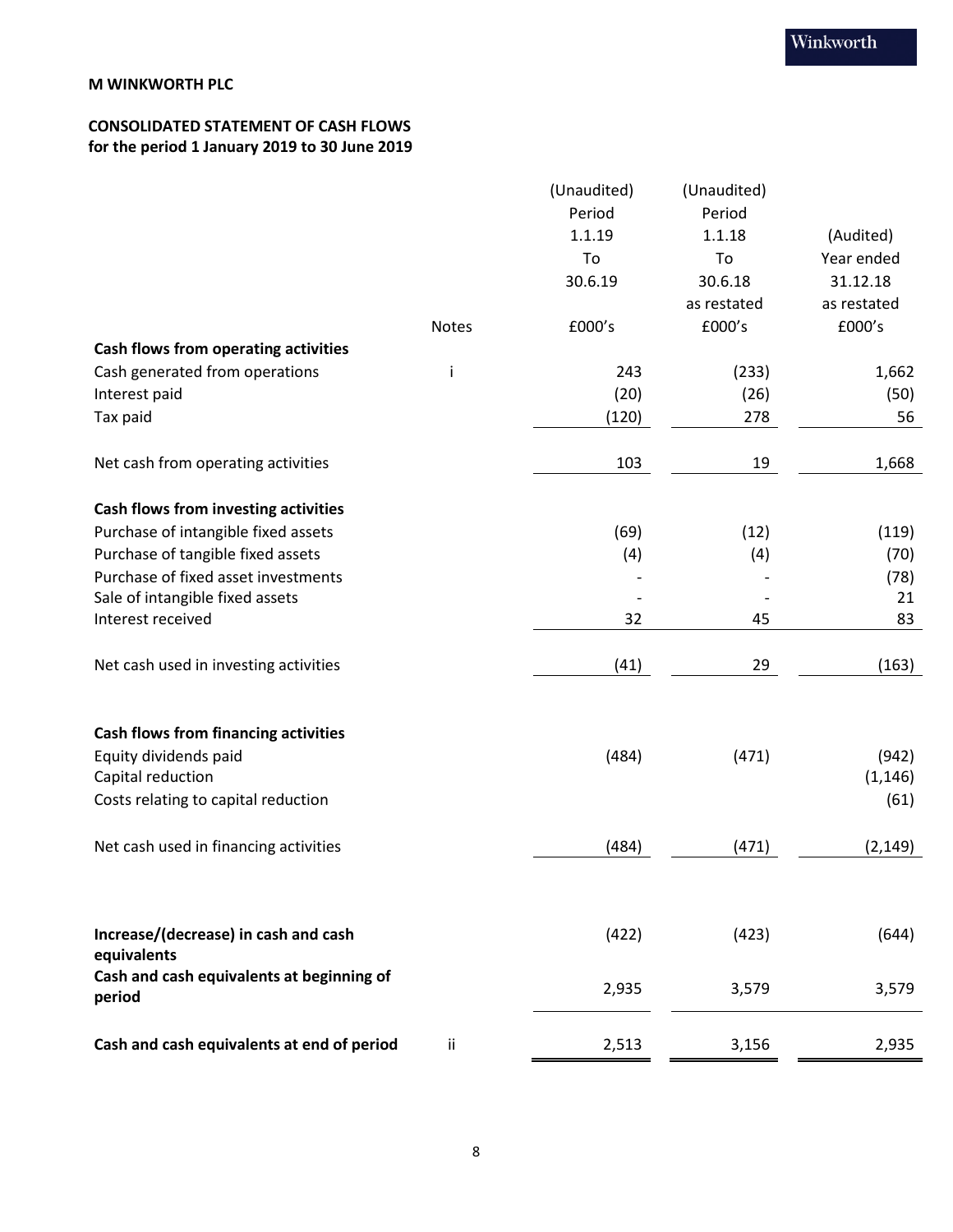## **NOTES TO THE CONSOLIDATED STATEMENT OF CASH FLOWS for the period 1 January 2019 to 30 June 2019**

## i. **RECONCILIATION OF PROFIT BEFORE TAXATION TO CASH GENERATED FROM OPERATIONS**

|                                                     | (Unaudited) | (Unaudited) |             |
|-----------------------------------------------------|-------------|-------------|-------------|
|                                                     | Period      | Period      |             |
|                                                     | 1.1.19      | 1.1.18      | (Audited)   |
|                                                     | To          | To          | Year ended  |
|                                                     | 30.6.19     | 30.6.18     | 31.12.18    |
|                                                     |             | as restated | as restated |
|                                                     | £000's      | £000's      | £000's      |
| Profit before taxation                              | 588         | 594         | 1,450       |
| Depreciation and amortisation                       | 252         | 252         | 508         |
| Profit on disposal of fixed assets                  |             |             | (3)         |
| (Reversal of) Impairment of fixed asset investments | (4)         |             | 32          |
| Finance costs                                       | 20          | 26          | 50          |
| Finance income                                      | (32)        | (45)        | (83)        |
|                                                     | 824         | 827         | 1,954       |
| (Increase) in trade and other receivables           | (546)       | (941)       | (133)       |
| Increase/(decrease) in trade and other payables     | 88          | (2)         | 77          |
| Increase/(decrease) in contract liabilities         | (123)       | (117)       | (236)       |
|                                                     |             |             |             |
| Cash generated from operations                      | 243         | (233)       | 1,662       |

## ii. **CASH AND CASH EQUIVALENTS**

The amounts disclosed in the cash flow statement in respect of cash and cash equivalents are in respect of these balance sheet amounts:

|                           | 30.6.19 | 30.6.18 | 31.12.18 |
|---------------------------|---------|---------|----------|
|                           | £000's  | £000's  | £000's   |
| Cash and cash equivalents | 2,513   | 3,156   | 2,935    |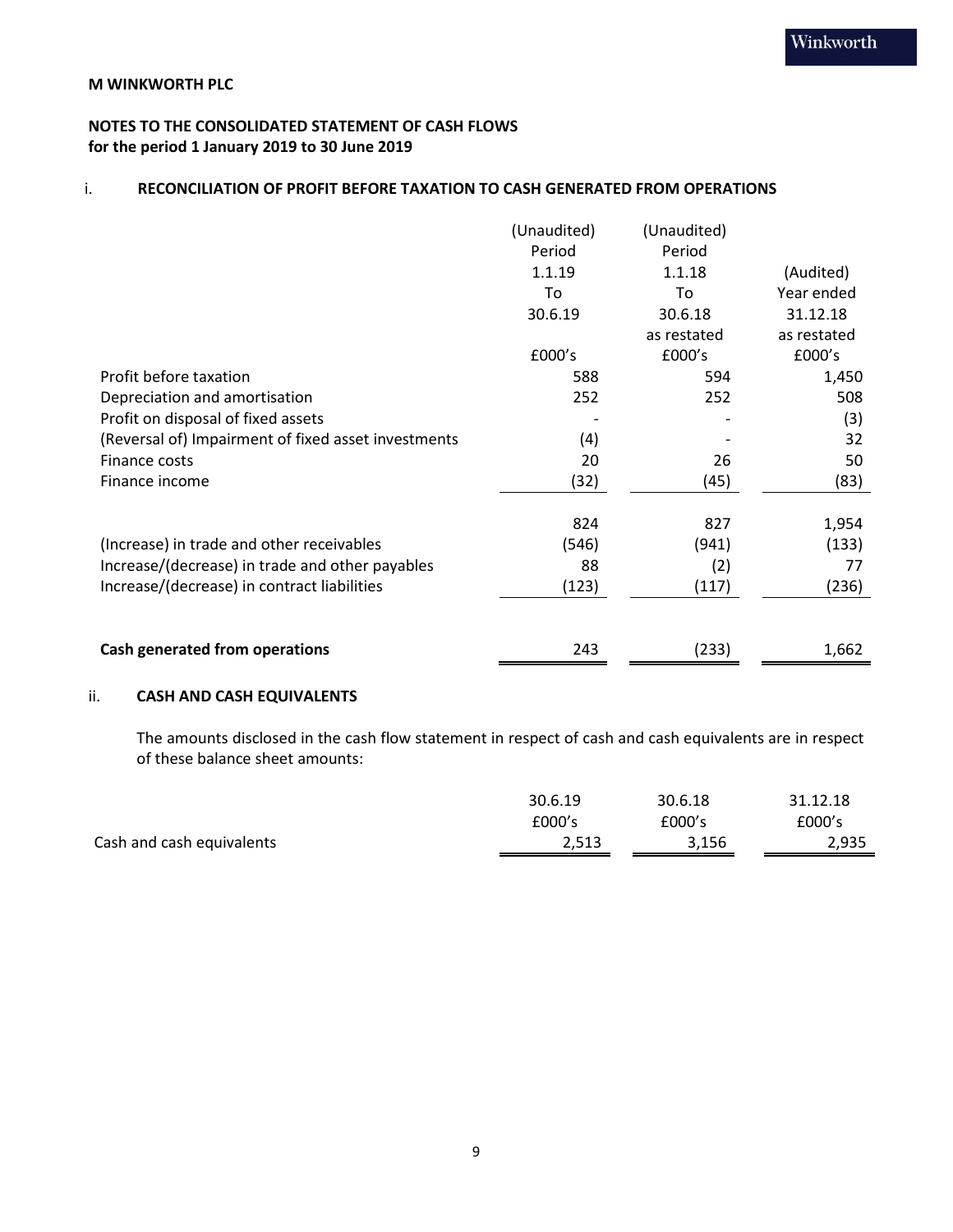## **NOTES TO THE CONSOLIDATED INTERIM RESULTS for the period 1 January 2019 to 30 June 2019**

#### 1. **ACCOUNTING POLICIES**

#### **Basis of preparation**

The interim report for the six months ended 30 June 2019 and the comparative information for the periods ended 30 June 2018 and 31 December 2018 do not constitute statutory accounts as defined in section 434 of the Companies Act 2006. A copy of the most recent statutory accounts for the year ended 31 December 2018 has been delivered to the Registrar of Companies. The auditor's report on these accounts was unqualified and did not contain a statement under section 498 of the Companies Act 2006.

The financial information for the six months ended 30 June 2019 and 30 June 2018 is unaudited. The financial information for the year ended 31 December 2018 is derived from the group's audited annual report and accounts subject to adjustment in respect of the application of IFRS 16, as set out in note 5.

The annual financial statements are prepared in accordance with International Financial Reporting Standards (IFRS) as adopted by the European Union. The condensed set of financial statements included in this interim financial report has been prepared in accordance with International Accounting Standard 34 'Interim Financial Reporting'.

The accounting policies and methods of computation used in this financial information is consistent with those applied in the group's latest annual audited financial statements, except as noted below.

#### **Taxation**

Income tax expense has been recognised based on the best estimate of the weighted average annual effective income tax rate expected for the full financial year.

Deferred tax is recognised in respect of all material temporary differences that have originated but not reversed at the balance sheet date.

#### 2. **SEGMENTAL REPORTING**

The directors believe that the group has only one segment, that of a franchising business. Currently, these operations principally occur in the UK, with only limited business in other territories. Accordingly no segmental analysis is considered necessary.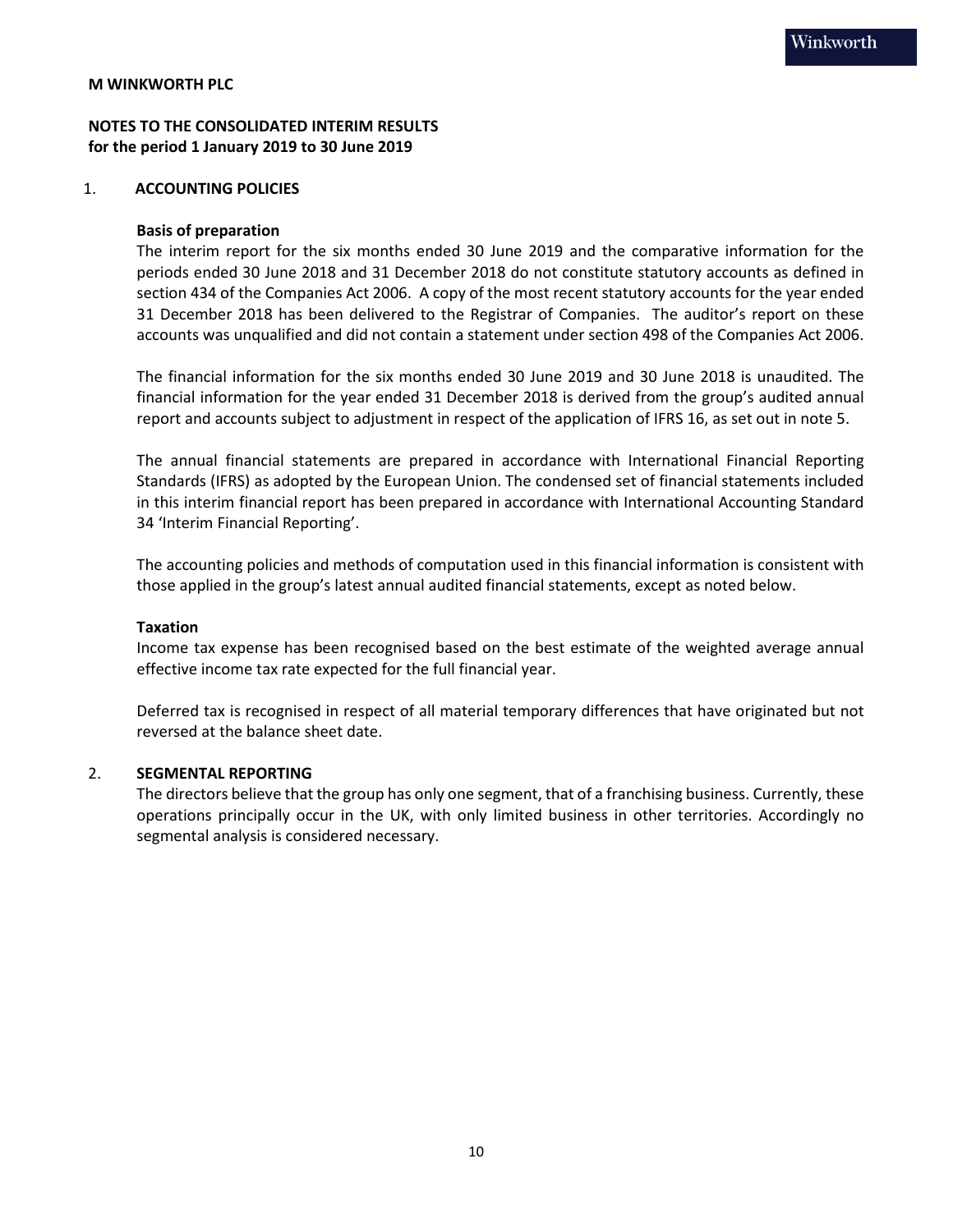## **NOTES TO THE CONSOLIDATED INTERIM RESULTS for the period 1 January 2019 to 30 June 2019**

## 3. **EARNINGS PER SHARE**

Basic and diluted earnings per share is calculated by dividing the earnings attributable to ordinary shareholders by the weighted average number of ordinary shares in issue during the period.

|                                      | Earnings<br>£000's | Weighted<br>average<br>number<br>of shares | Per-share<br>amount<br>pence |
|--------------------------------------|--------------------|--------------------------------------------|------------------------------|
| Period ended 30.06.19                |                    |                                            |                              |
| <b>Basic EPS</b>                     |                    |                                            |                              |
| Earnings/number of shares            | 474                | 12,733                                     | 3.72                         |
| <b>Effect of dilutive securities</b> |                    |                                            |                              |
|                                      |                    |                                            |                              |
| <b>Diluted EPS</b>                   |                    |                                            |                              |
| Adjusted earnings/number of shares   | 474                | 12,733                                     | 3.72                         |
|                                      |                    |                                            |                              |
| Period ended 30.06.18                |                    |                                            |                              |
| <b>Basic EPS</b>                     |                    |                                            |                              |
| Earnings/number of shares            | 477                | 12,733                                     | 3.75                         |
| <b>Effect of dilutive securities</b> |                    |                                            |                              |
|                                      |                    |                                            |                              |
| <b>Diluted EPS</b>                   |                    |                                            |                              |
| Adjusted earnings/number of shares   | 477                | 12,733                                     | 3.75                         |
|                                      |                    |                                            |                              |
| Year ended 31.12.18                  |                    |                                            |                              |
| <b>Basic EPS</b>                     |                    |                                            |                              |
| Earnings/number of shares            | 1,162              | 12,733                                     | 9.13                         |
| <b>Effect of dilutive securities</b> |                    |                                            |                              |
|                                      |                    |                                            |                              |
| <b>Diluted EPS</b>                   |                    |                                            |                              |
| Adjusted earnings/number of shares   | 1,162              | 12,733                                     | 9.13                         |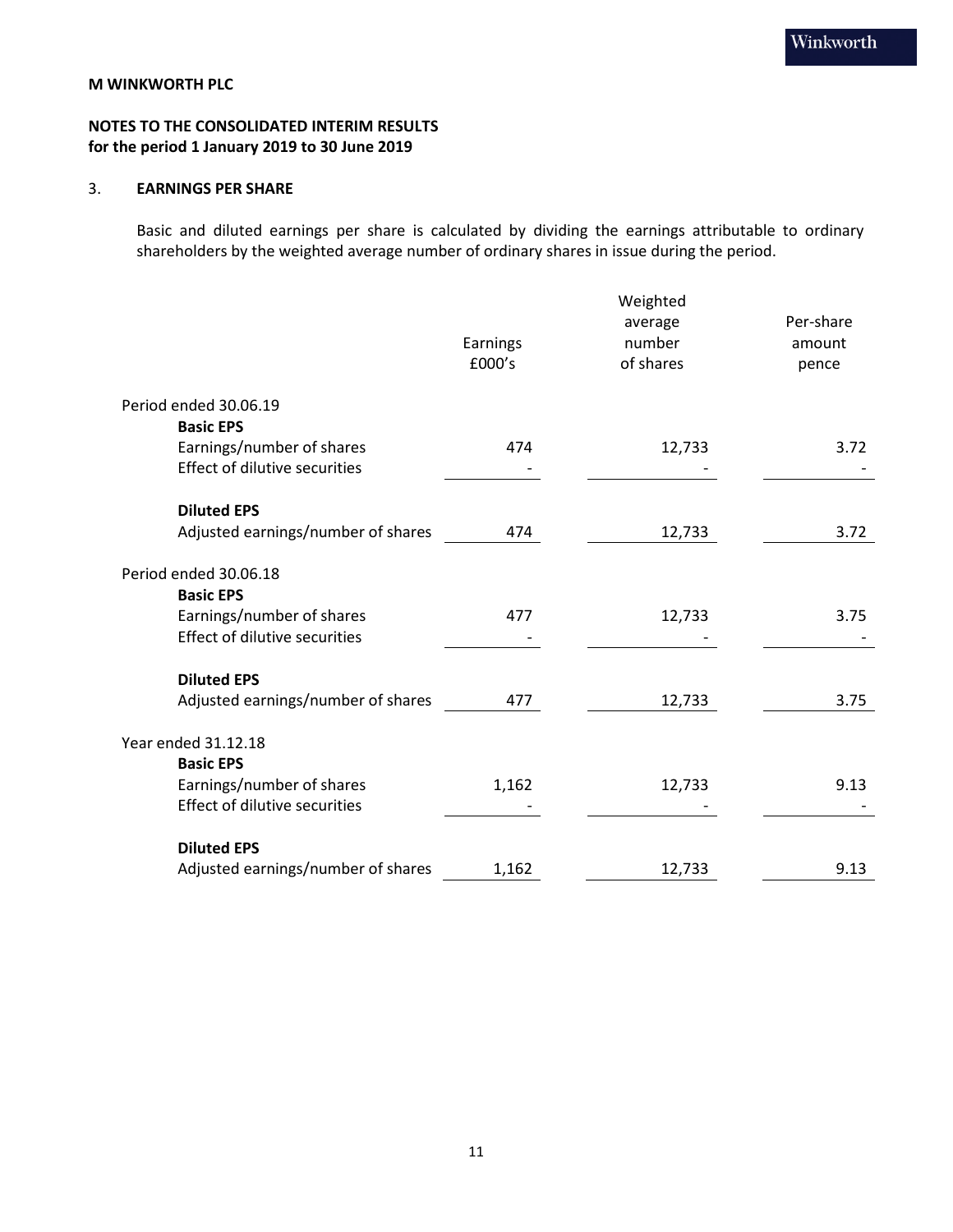## **NOTES TO THE CONSOLIDATED INTERIM RESULTS for the period 1 January 2019 to 30 June 2019**

#### 4. **INTANGIBLE ASSETS**

|                                    | £000's |
|------------------------------------|--------|
| Net book value at 1 January 2018   | 796    |
| Additions                          | 12     |
| Amortisation                       | (112)  |
| Net book value at 30 June 2018     | 696    |
| Additions                          | 107    |
| <b>Disposals</b>                   | (30)   |
| Amortisation                       | (112)  |
| Eliminated on disposal             | 13     |
| Net book value at 31 December 2018 | 674    |
| Additions                          | 69     |
| Amortisation                       | (105)  |
| Net book value at 30 June 2019     | 638    |

#### 5. **LEASES**

|                                            | <b>Note</b> | 31/12/2018<br>f'000 | 30/06/2018<br>f'000 |
|--------------------------------------------|-------------|---------------------|---------------------|
| Profit for the year (as previously stated) |             | 1,164               | 479                 |
| Depreciation charge                        |             | (238)               | (119)               |
| Interest charge                            |             | (50)                | (26)                |
| Rent payable                               |             | 286                 | 143                 |
| Profit for the year (as restated)          |             | 1,162               | 477                 |

#### i. IFRS 16: Leases

Under IAS 17 Leases, the company was not required to recognise off-balance operating leases as tangible assets.

Under IFRS 16 Leases, there is a requirement to recognise a value in use asset. Therefore, an asset of £1,056k was recognised on transition with a corresponding balance in Contract liabilities of £1,075k, giving rise to a prior year adjustment charge of £19k. The rent payable in the year to 31 December 2018 of £286k was offset against Contract liabilities and depreciation of £238k and interest of £50k were charged to the income statement.